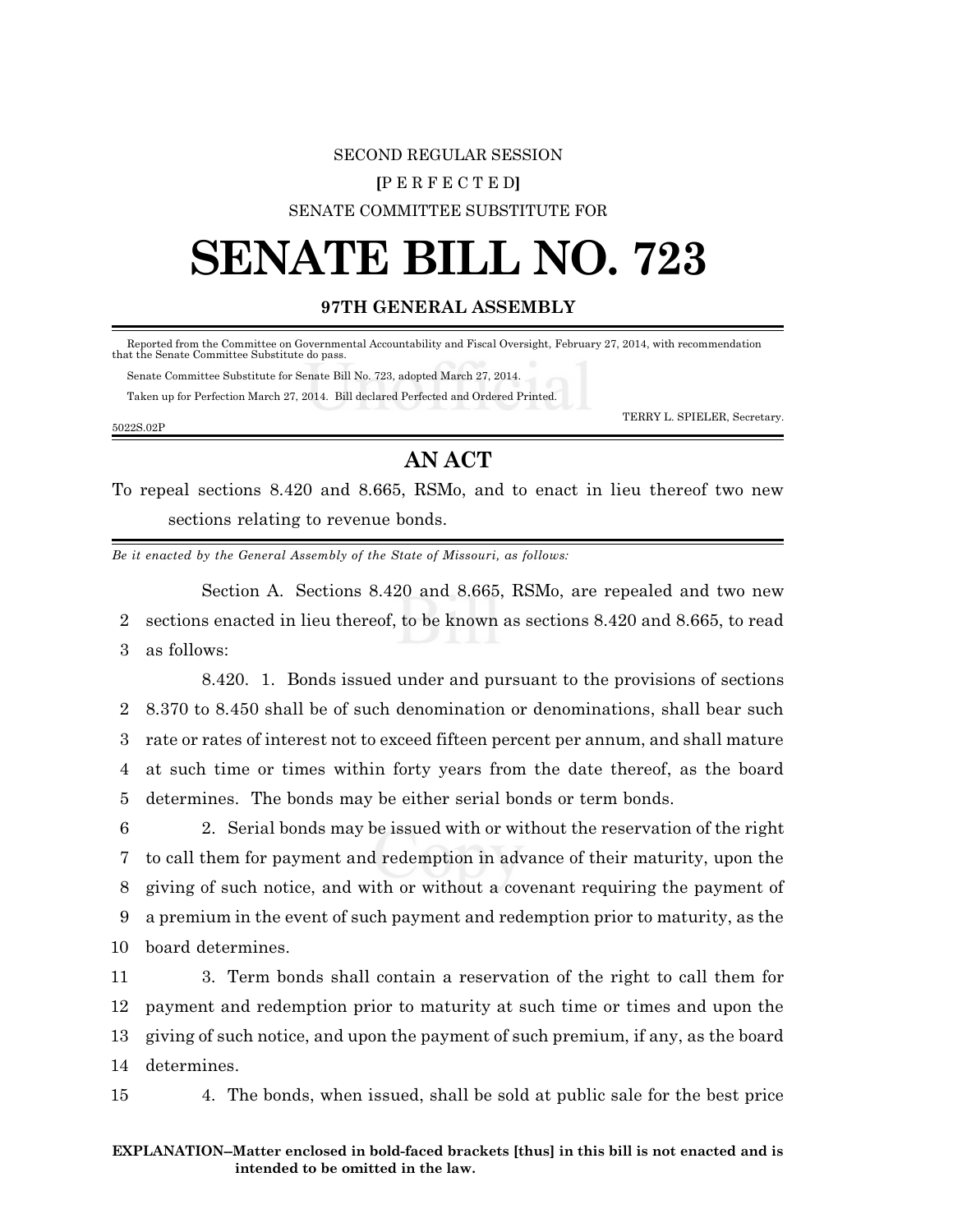obtainable after giving such reasonable notice of such sale as may be determined by the board, but in no event shall such bonds be sold for less than ninety-eight percent of the par value thereof, and accrued interest. Any such bonds may be sold to the United States of America or to any agency or instrumentality thereof, at a price not less than par and accrued interest, without public sale and without the giving of notice as herein provided.

 5. The bonds, when issued and sold, shall be negotiable instruments within the meaning of the law merchant and the negotiable instruments law, and the interest thereon shall be exempt from income taxes under the laws of the state of Missouri.

 6. The board shall not issue revenue bonds pursuant to the provisions of sections 8.370 to 8.450 for one or more projects, as defined in section 8.370, in excess of a total par value of **[**seven**] one billion one** hundred seventy-five million dollars.

 7. Any bonds which may be issued pursuant to the provisions of sections 8.370 to 8.450 shall be issued only for projects which have been approved by a majority of the house members and a majority of the senate members of the committee on legislative research of the general assembly, and the approval by the committee on legislative research required by the provisions of section 8.380 shall be given only in accordance with this provision. For the purposes of approval of a project, the total amount of bonds issued for purposes of energy retrofitting in state-owned facilities shall be treated as a single project.

 **8. Any bonds which may be issued due to the increase of the cap amount in subsection 6 of this section occurring on August 28, 2014, shall not be issued for construction of new buildings and shall only be used for repair or renovation of existing buildings and facilities, except that bonds may be issued for the construction of a new mental health facility in any county of the first classification with more than forty thousand but fewer than fifty thousand inhabitants and with a home rule city with more than twelve thousand one hundred but fewer than twelve thousand two hundred inhabitants as the county seat.**

8.665. 1. Bonds issued under and pursuant to the provisions of sections 8.660 to 8.670 shall be of such denomination or denominations, shall bear such rate or rates of interest not to exceed fifteen percent per annum, and shall mature at such time or times within forty years from the date thereof, as the board determines. The bonds may be either serial bonds or term bonds.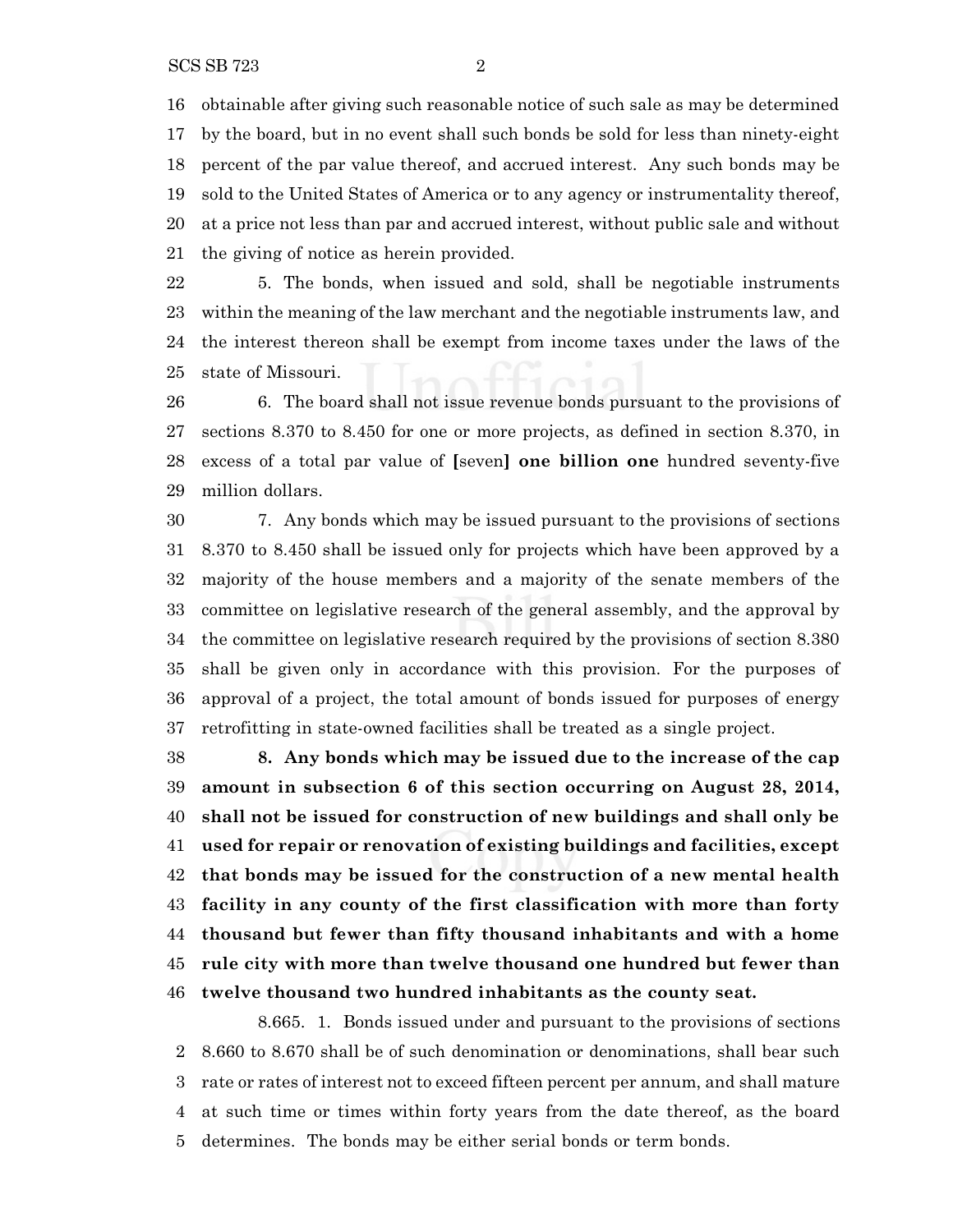2. Serial bonds may be issued with or without the reservation of the right to call them for payment and redemption in advance of their maturity, upon the giving of such notice, and with or without a covenant requiring the payment of a premium in the event of such payment and redemption prior to maturity, as the board determines.

 3. Term bonds shall contain a reservation of the right to call them for payment and redemption prior to maturity at such time or times and upon the giving of such notice, and upon the payment of such premium, if any, as the board determines.

 4. The bonds, when issued, shall be sold at public sale for the best price obtainable after giving such reasonable notice of such sale as may be determined by the board, but in no event shall such bonds be sold for less than ninety-eight percent of the par value thereof, and accrued interest. Any such bonds may be sold to the United States of America or to any agency or instrumentality thereof, at a price not less than par and accrued interest, without public sale and without the giving of notice as herein provided.

 5. The bonds, when issued and sold, shall be negotiable instruments within the meaning of the law merchant and the negotiable instruments law, and the interest thereon shall be exempt from income taxes under the laws of the state of Missouri.

 6. The board shall not issue revenue bonds pursuant to the provisions of sections 8.660 to 8.670 for one or more projects, as defined in section 8.660, in excess of a total par value of **[**one**] three** hundred seventy million dollars.

 7. Any bonds which may be issued pursuant to the provisions of sections 8.660 to 8.670 shall be issued only for projects which have been approved by a majority of the house members and a majority of the senate members of the committee on legislative research of the general assembly, and the approval by the committee on legislative research required by the provisions of section 8.661 shall be given only in accordance with this provision. For the purposes of approval of a project, the total amount of bonds issued for purposes of energy retrofitting in state-owned facilities shall be treated as a single project.

 8. The provisions of sections 8.660 to 8.670 shall terminate upon the satisfaction of all outstanding bonds, notes and obligations issued pursuant to such sections. The commissioner of the office of administration shall notify the revisor of statutes when all outstanding bonds, notes, and obligations have been satisfied.